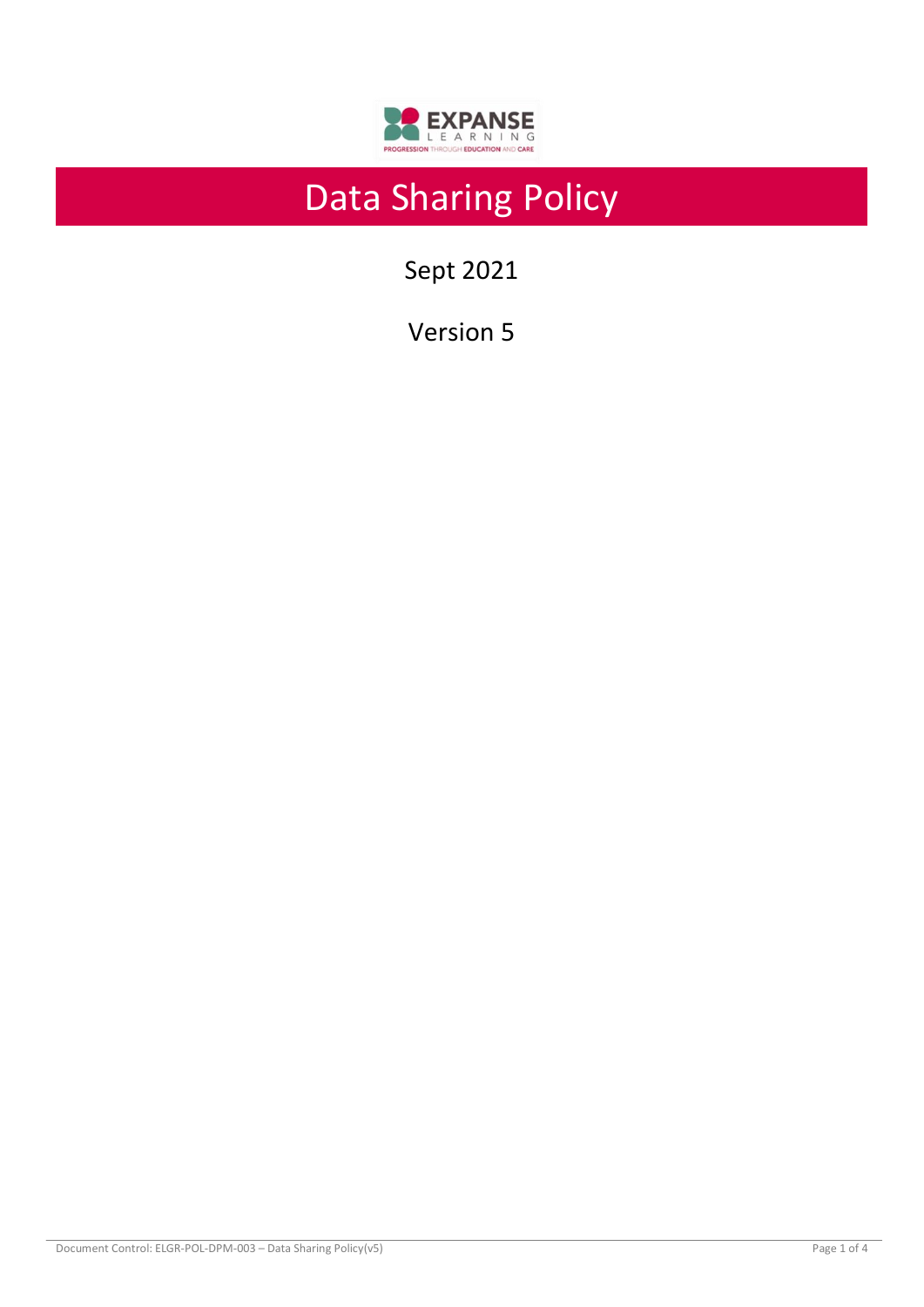## **1. Scope**

This policy applies to all staff at Expanse Learning.

## **2. Aim**

This document should be read in conjunction with the Data Protection and Privacy Notice Policy. Expanse Learning, the Local Authority (LA) and the Department for Education (DfE) all hold information on students. This is to run the education system, and in doing so, they have to follow the General Data Protection Regulations (2018) and relevant Data Protection Acts. This means, among other things that the data held about students must only be used for specific purposes allowed by law.

The purpose of this document is to tell you about the types of data held, why that data is held, and to whom it may be passed on. Expanse Learning holds information on students to support their teaching and learning, to monitor and report on their progress, to provide appropriate pastoral care, and to assess how well Expanse Learning as a whole is doing.

### **3. Legal Basis for Sharing Information**

It is increasingly recognised in practice that a failure to share information, even at the level of a "niggling concern", may mean the children cannot access those services to which they are entitled.

In order to facilitate the exchange of information between us, the parties agree that each has taken steps to comply with the principal legislation concerning the protection and use of personal information e.g. the Data Protection Act, the Human Rights Act and the Caldicott Principles and the introduction of the General Data Protection Regulations (2018). All companies must have and must maintain their own registration under the Data Protection Act with the Information Commissioners Office.

Personal data can only be processed if it complies with one of 6 'lawful bases' under data protection law. Most commonly, we will use your information in the following circumstances:

- **Consent:** the individual has given clear consent to process their personal data for a specific purpose;
- **Contract:** the processing is necessary for a contract with the individual;
- **Legal obligation:** the processing is necessary to comply with the law (not including contractual obligations);
- **Vital interests:** the processing is necessary to protect someone's life;
- **Public task:** the processing is necessary to perform a task in the public interest or for official functions, and the task or function has a clear basis in law;
- The Education Act 1996: for Departmental Censuses 3 times a year. More information can be found at: [https://www.gov.uk/education/data-collection-and-censuses-for-The](https://www.gov.uk/education/data-collection-and-censuses-for-schools) Schools.

For special categories of personal data, we will also meet one of the special category conditions for processing which are set out in the GDPR and Data Protection Act 2018. If we offer online services to students, such as classroom apps (see saw etc), and we intend to rely on consent as a basis for processing, we will get parental consent where the student is under 13 (except for online counselling and preventive services). Whenever we first collect personal data directly from individuals, we will provide them with the relevant information required by data protection law.

### **4. Conditions for Sharing Information**

We agree that we may share information with one another providing the following conditions are met:

- there is a legal basis for sharing information.
- that it is necessary to share information.
- that it is proportionate.

### **5. Security of Information**

We will transmit or receive information by only those methods that are compliant with the Data Protection Act and GDPR (2018). We will ensure the secure storage of data received and when it has served its purpose it must be destroyed according to legal requirements.

### **6. Retention**

We will ensure that all data obtained from any schools or colleges is only retained for as long as it is required to achieve the purposes for which it was initially provided. We will ensure, with schools' or colleges' help, that all data is relevant, accurate and up to date.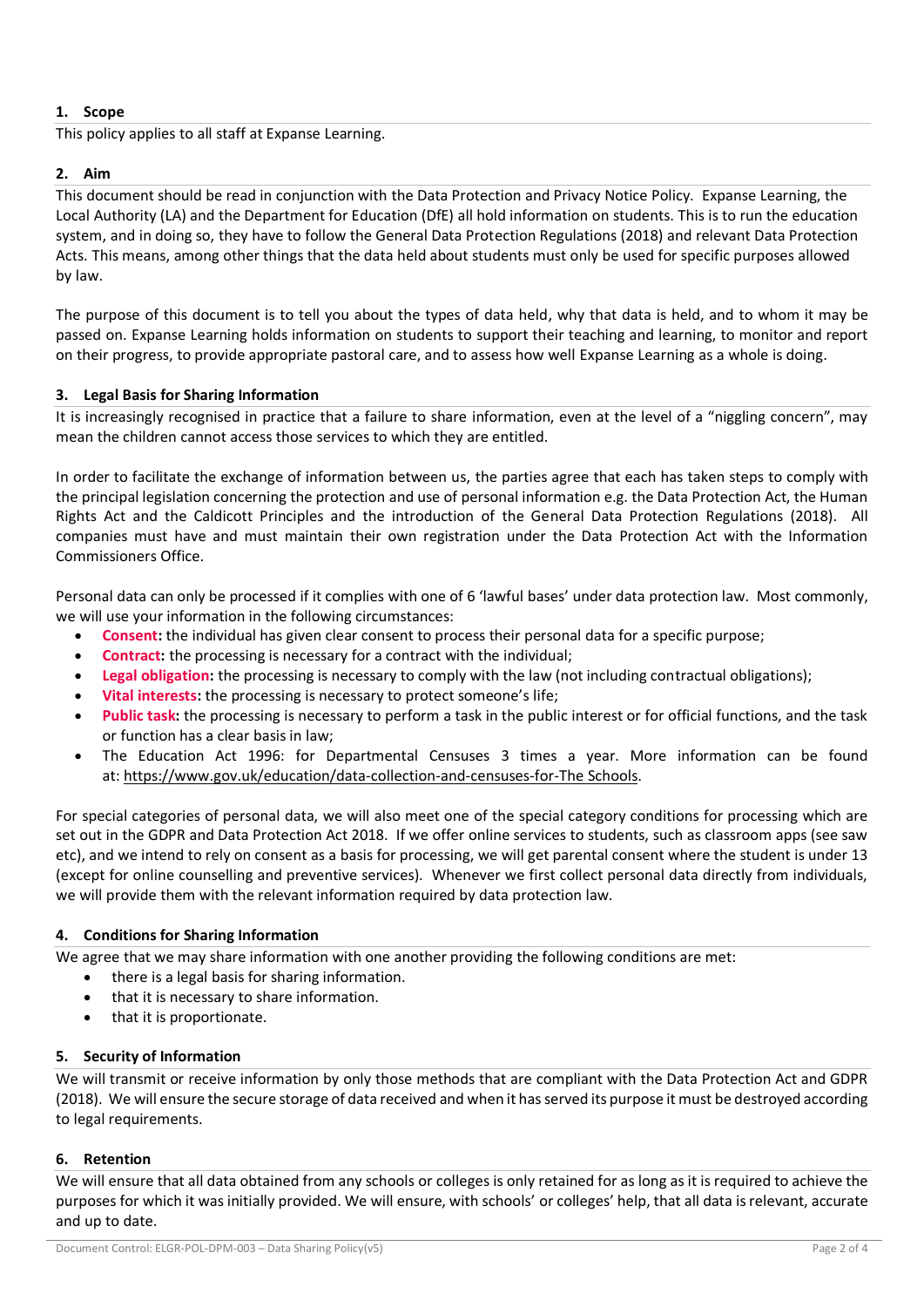#### **7. Organisations with which we share data**

This information includes contact details, National Curriculum assessment results, attendance information, personal characteristics such as ethnic group, special educational needs and any relevant medical information. From time to time we are legally required to pass on some of this data to others. This includes the Local Authority, Healthcare and Primary Care Trusts (the NHS), to another provision to which the student is transferring the DfE, ESFA, Ofsted, Children and Family Services.

The **Local Authority** uses information about students to carry out specific functions for which it is responsible. For example, the assessing of any special educational needs the student may have. It also uses the information to gather statistics to make essential decisions on, for example, funding provision, and to assess the performance of a Group and set targets for them. It uses the statistics in such a way that individual students cannot be identified.

The **Education Skills Funding Agency (ESFA)** uses information about students for statistical purposes, to evaluate and develop education policy and to monitor the performance of the education service as a whole. On occasion, it may share information with other government departments or agencies strictly for statistical or research purposes only.

**Ofsted** uses information about the progress and performance of students to help inspectors evaluate the work of Group. To assist Expanse Learning in their self-evaluation and as part of Ofsted's assessment of the effectiveness of education initiatives and policy. Inspection reports do not identify individual students.

**Children and Family Services**. Where enquiries are made about a child protection / safeguarding issue, we have a legal duty to provide information.

The **DfE,** uses information about students for research and statistical purposes, to inform, influence and improve education policy and to monitor the performance of the education service as a whole. The DfE will feed back to LAs and Groups information about their students for a variety of purposes that will include data checking exercises, use in self-evaluation analyses and where information is missing because it was not passed on by a former school or college.

The DfE will also provide Ofsted with student level data for use in Group provision inspections. Where relevant, student information may also be shared with further education institutions to minimise the administrative burden on application for a course and to aid the preparation of learning plans. Student information may be matched with other data sources that the Department holds in order to model and monitor students' educational progression and to provide detailed information back to LAs and learning institutions to support their day to day business.

The DfE may also use contact details from these sources to obtain samples for statistical surveys - these surveys may be carried out by research agencies working under contract to the Department and participation in such surveys is usually voluntary. The Department may also match data from these sources to data obtained from statistical surveys. Student data may also be shared with other Government Departments and Agencies including the Office for National Statistics, for statistical or research purposes only. In all these cases the matching will require that individualised data is used in the processing operation, but that data will not be processed in such a way as to identify any individual in published results. This data sharing will be approved and controlled by the Department's Chief Statistician.

The DfE may also disclose individual student information to independent researchers into the educational achievements of students who have a legitimate need for it for their research, but each case will be determined on its merits and subject to the approval of the Department's Chief Statistician. Students, as data subjects, have certain rights under the Data Protection Act, including a general right of access to personal data held on them. Parents can use this right on their child's behalf if they are too young to do so themselves.

If your child wishes to access their personal data, or you wish to do so on their behalf, then please contact the relevant organisation in writing: